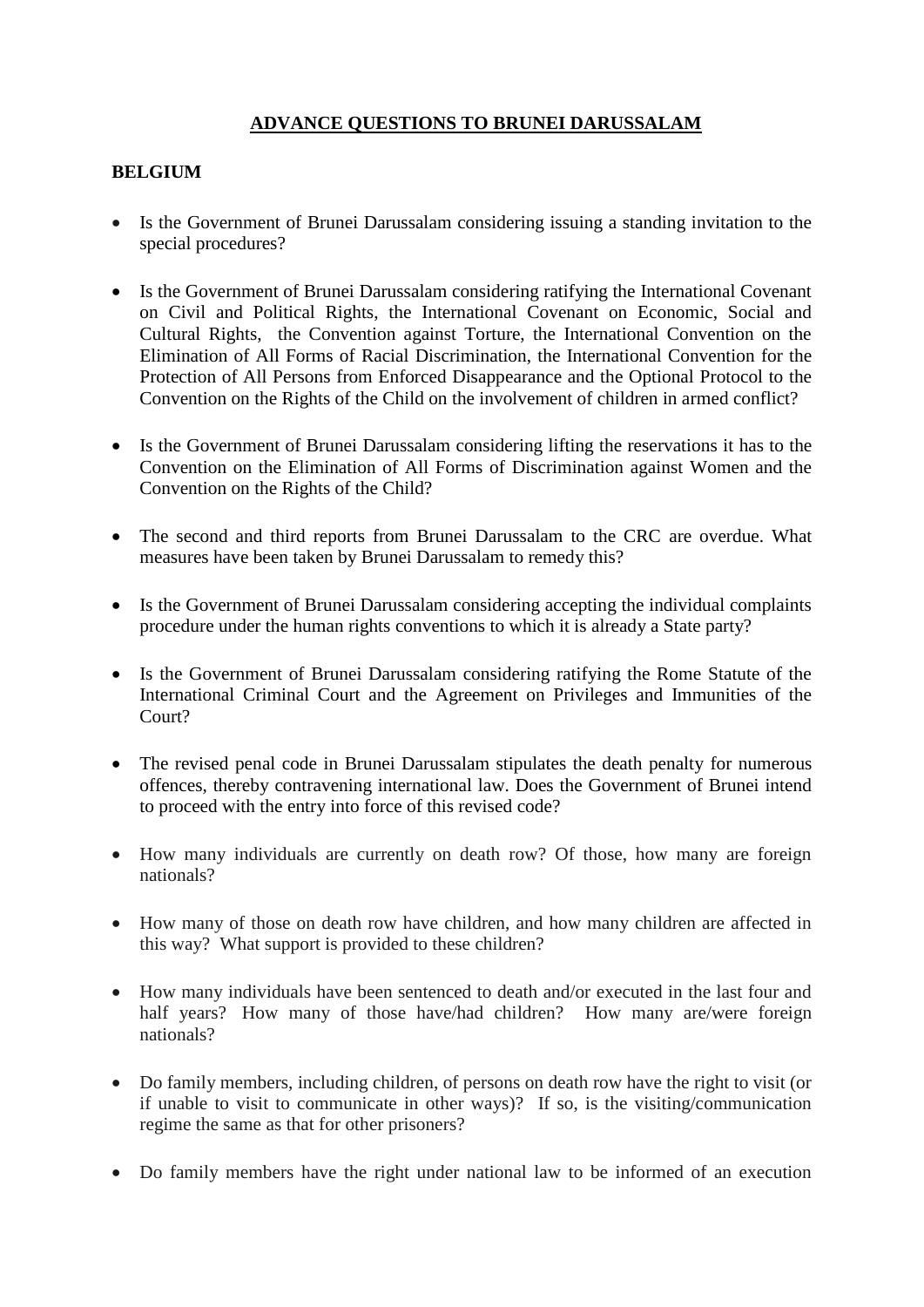before it takes place? If so, how are they informed and what is the notice period?

- Do children and other family members of a person sentenced to death have the right to a final meeting before an execution is carried out?
- Has the Government of Brunei Darussalam considered taking steps to reform the Nationality Act to address concerns of the CRC regarding equality between women and men in their ability to confer their nationality on their children?

#### **CZECH REPUBLIC**

- The new Penal Code, enacted in October 2013, reintroduces the death penalty and, *inter alia*, continues to criminalize adultery or extramarital sexual relations. Could you elaborate on how you envisage implementing the Penal Code while complying with international laws and standards?
- The UPR National Report states that Brunei has been reviewing a number of international human rights treaties since 2009. Could you inform us about your intentions regarding signature and ratification of/accession to the CAT, OP-CAT, and the ICCPR?
- What measures have been adopted to address the problem of child trafficking? Do you consider amending your national legislation to strictly prohibit the use, procuring and offering of all children under the age of 18 for prostitution and production of pornography to comply with ILO Convention No. 182?
- We are concerned about the range of punishments to which persons under the age of 18 may be sentenced, including life imprisonment and corporal punishments for boys. Have you considered amending the respective legislation?
- Could you inform us on how Brunei addresses concerns relating to freedom of expression and the media independence restricted under the emergency powers, the Sedition Act and the Local Newspapers Order?
- Has the Government of Brunei the intention to change the national legislation in order to guarantee fully the right to freedom of association?

## **MEXICO**

- What measures are being taken in order to ensure that the Sedition Act, The Local Newspapers Order, and the Undesirable Publication Act is in compliance with international standards of freedom of expression?
- Are there any institutional programs in place which offer counselling and support to victims of human trafficking and if so, how do they promote their rehabilitation and reintegration into normal social life?
- What mechanisms exist in order to combat child labor and do they have a special focus on vulnerable groups such as migrant children?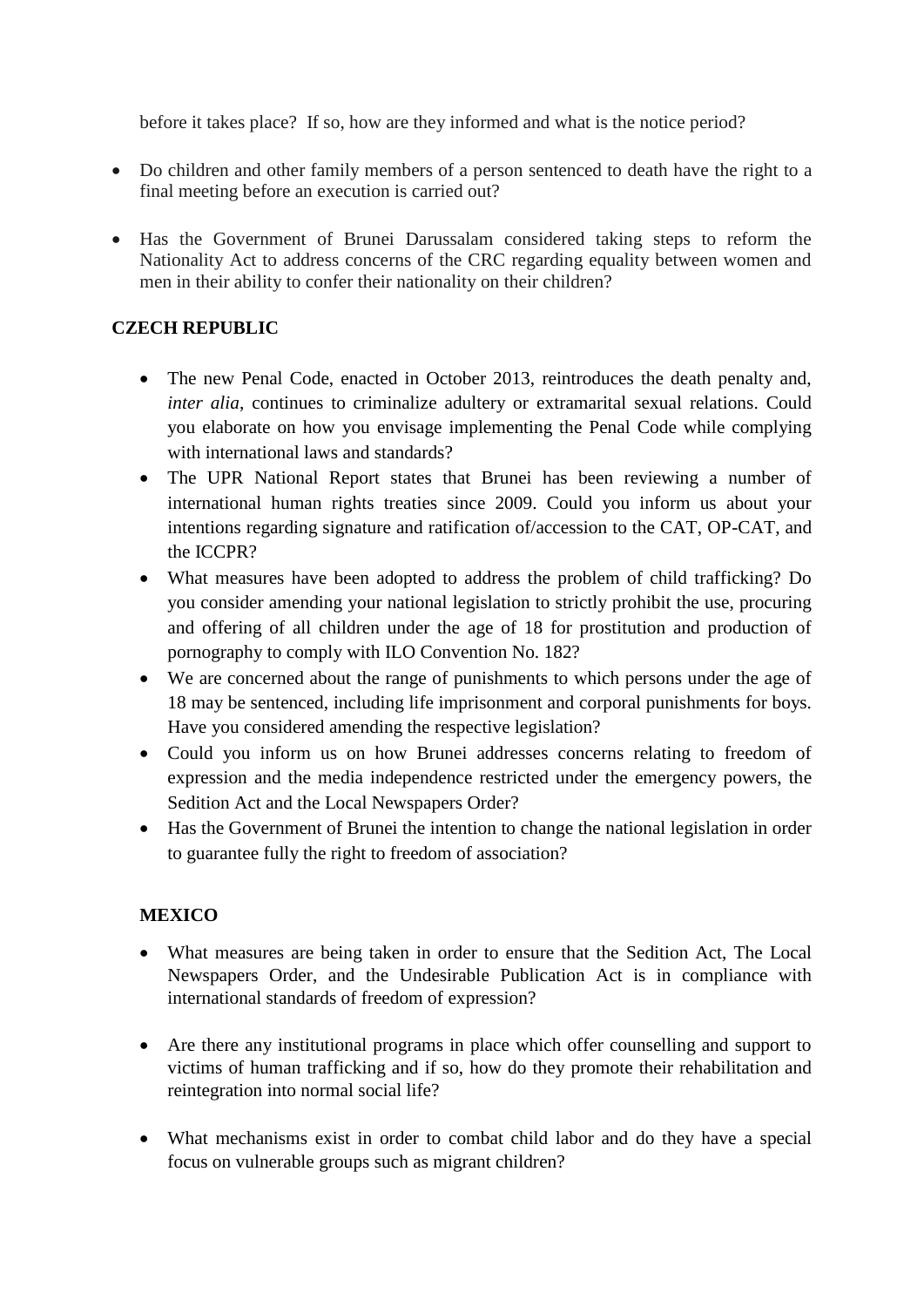## **NETHERLANDS**

- The Netherlands is concerned about the implementation of the sharia law announced on the  $22<sup>nd</sup>$  of October 2013. The government of Brunei stated in a media comment that the Sharia law would only apply to Muslims. However in some cases the Sharia law was to be applied to non-Muslims as well.
- How will the government of Brunei ensure a fair and consistent application of the law to all its citizens and ensure equal human rights for all its citizens?
- Will the government of Brunei ensure that implementation of the Sharia law meets international human rights standards, as reflected in the Universal Declaration of Human Rights and in the Vienna Declaration and Programme of Action?
- Can the government of Brunei indicate whether it is planning to accede to and fully align its national legislation with the Rome Statute of the International Criminal Court (ICC)?

## **SLOVENIA**

- We would like to ask the delegation what steps have been taken in order to implement the freedom of opinion and expression in conformity with article 19 of the Universal Declaration of Human Rights.
- We would like to ask the delegation about the statistics regarding the efforts towards non-discriminatory access to education.
- We would like to ask the delegation about information regarding efforts to protect children from trafficking and prostitution.

#### **UNITED KINGDOM**

- What plans does the Government of Brunei Darussalam have to accede to core UN human rights treaties, including ICCPR, ICESCR, ICERD and CAT?
- The UK welcomes the expansion of the Legislative Council to 33 members, and the inclusion of two female members. When does the Government of Brunei Darussalam intend to establish direct elections to the Legislative Council?
- Could you tell us what further consideration has been given during the period covered by this review to the lifting of the state of emergency?